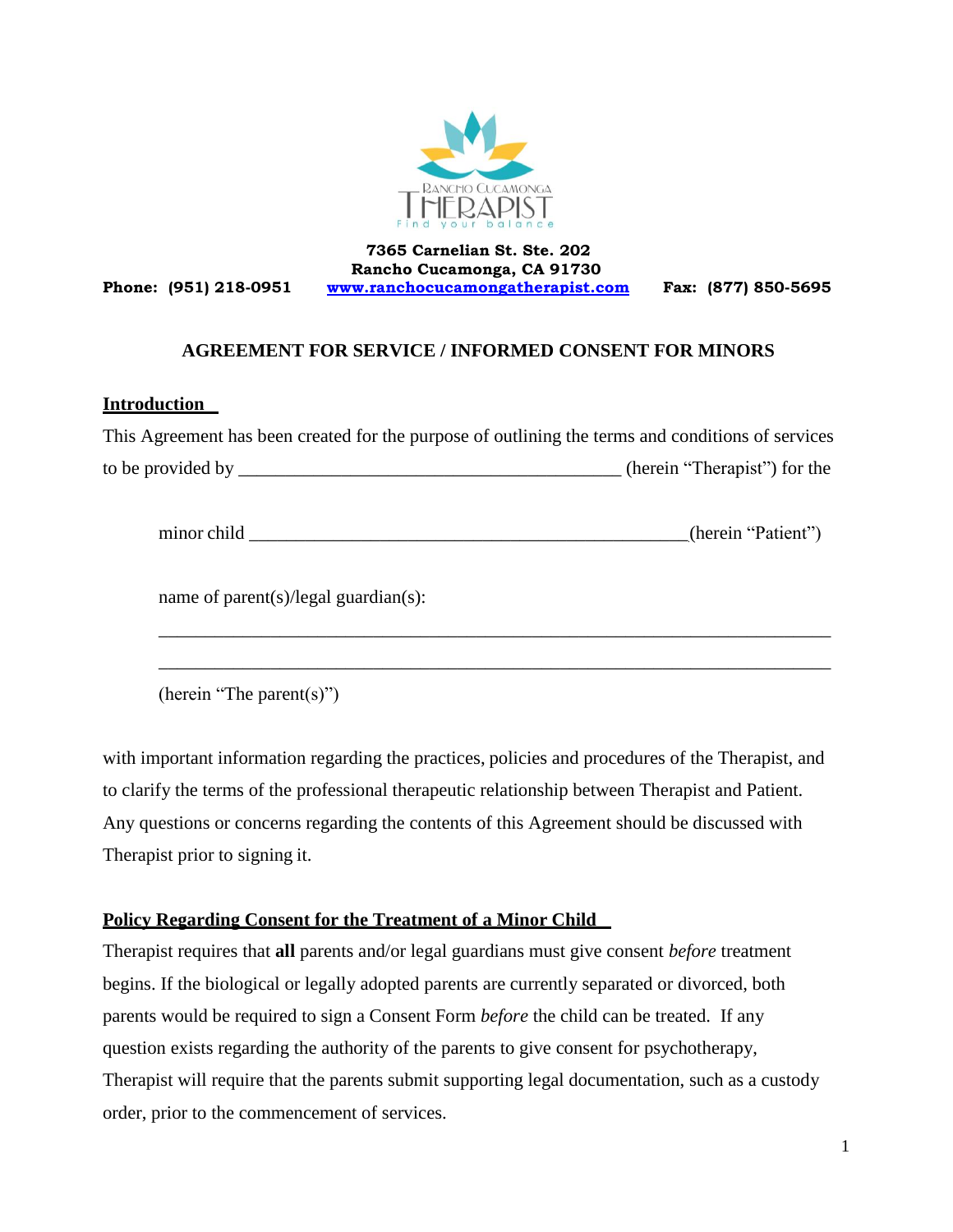#### **Risks and Benefits of Therapy**

A minor patient will benefit most from psychotherapy when his/her parents, guardians or other caregivers are supportive of the therapeutic process.

Psychotherapy is a process in which Therapist and Patient, and sometimes other family members, discuss a myriad of issues, events, experiences and memories for the purpose of creating positive change so the Patient can experience his/her life more fully. It provides an opportunity to better, and more deeply understand oneself, as well as, any problems or difficulties the Patient may be experiencing. Psychotherapy is a joint effort between Patient and Therapist. Progress and success may vary depending upon the particular problems or issues being addressed, as well as many other factors.

Participating in therapy may result in a number of benefits to the Patient, including, but not limited to, reduced stress and anxiety, a decrease in negative thoughts and self-sabotaging behaviors, improved interpersonal relationships, increased comfort in social, school, and family settings, and increased self-confidence. Such benefits may also require substantial effort on the part of the Patient, as well as his/her caregivers and/or family members, including an active participation in the therapeutic process, honesty, and a willingness to change feelings, thoughts and behaviors. There is no guarantee that therapy will yield any or all of the benefits listed above.

Participating in therapy may also involve some discomfort, including remembering and discussing unpleasant events, feelings and experiences. This discomfort may also extend to other family members, as they may be asked to address difficult issues and family dynamics. The process may evoke strong feelings of sadness, anger, fear, etc. There may be times in which Therapist will challenge the perceptions and assumptions of the Patient or other family members, and offer different perspectives. The issues presented by the Patient may result in unintended outcomes, including changes in personal relationships.

During the therapeutic process, many patients find that they feel worse before they feel better. This is generally a normal course of events. Personal growth and change may be easy and swift at times, but may also be slow and frustrating. The Patient should address any concerns he/she has regarding his/her progress in therapy with Therapist.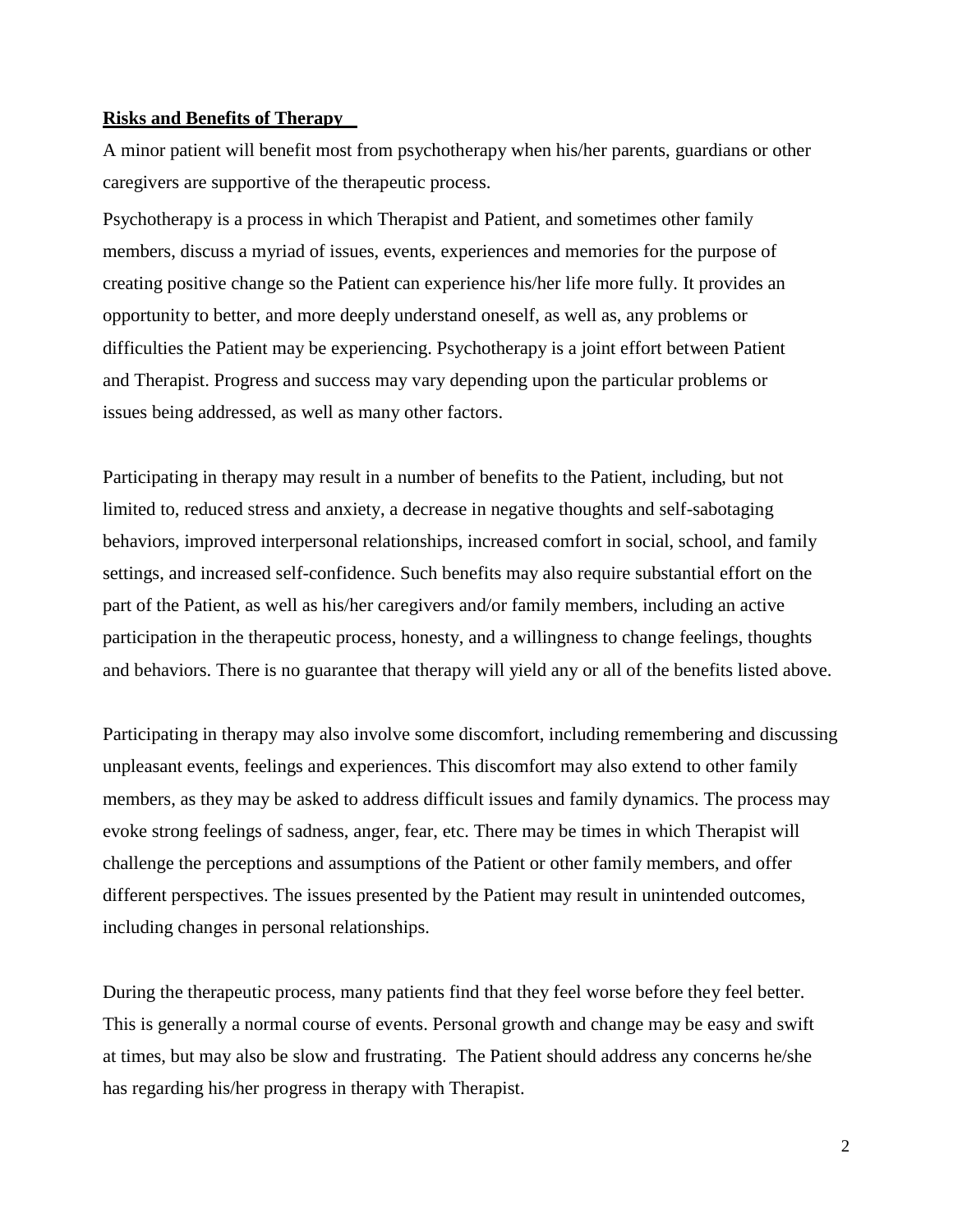#### **Professional Consultation**

The Therapist regularly participates in clinical, ethical, and legal consultation with appropriate professionals. During such consultations, Therapist will not reveal any personally identifying information regarding the Patient or Patient's family members or caregivers.

#### **Confidentiality**

The information disclosed by the Patient is generally confidential and will not be released to any third party without written authorization from the Patient, except where required or permitted by law. Exceptions to confidentiality, include, but are not limited to, reporting child abuse, when a patient makes a serious threat of violence towards a reasonably identifiable victim, or when a patient is dangerous to him/herself or the person or property of another.

The parents understand that it is usually best not to ask for specific information about what was said in therapy sessions because this might break the trust between the child and the psychotherapist, especially for children over the age of 12. The parents should be aware that the Therapist is not a conduit of information from the Patient. Psychotherapy can only be effective if there is a trusting a confidential relationship between the Therapist and Patient. Although parents can expect to be kept up to date as to Patient's progress in therapy, he/she will typically not be privy to detailed discussions between the Therapist and Patient. However, parents can expect to be informed in the event of any serious concerns the Therapist might have regarding the safety or well-being of Patient, including suicidality.

## **Patient Litigation**

Therapist will not voluntarily participate in any litigation, or custody dispute in which the Patient, or the parents, and another individual, or entity, are parties. Therapist has a policy of not communicating with the parent's attorney and will generally not write or sign letters, reports, declarations, or affidavits to be used in Patient's, or the parent's, legal matter.

The parents agree that in the event custody of, or visitation with, the Patient is contested in a legal proceeding, each of the parents and their attorneys **will not** require the Therapist to testify at any of the proceedings. Therapist involvement in a legal proceeding would hurt the Patient's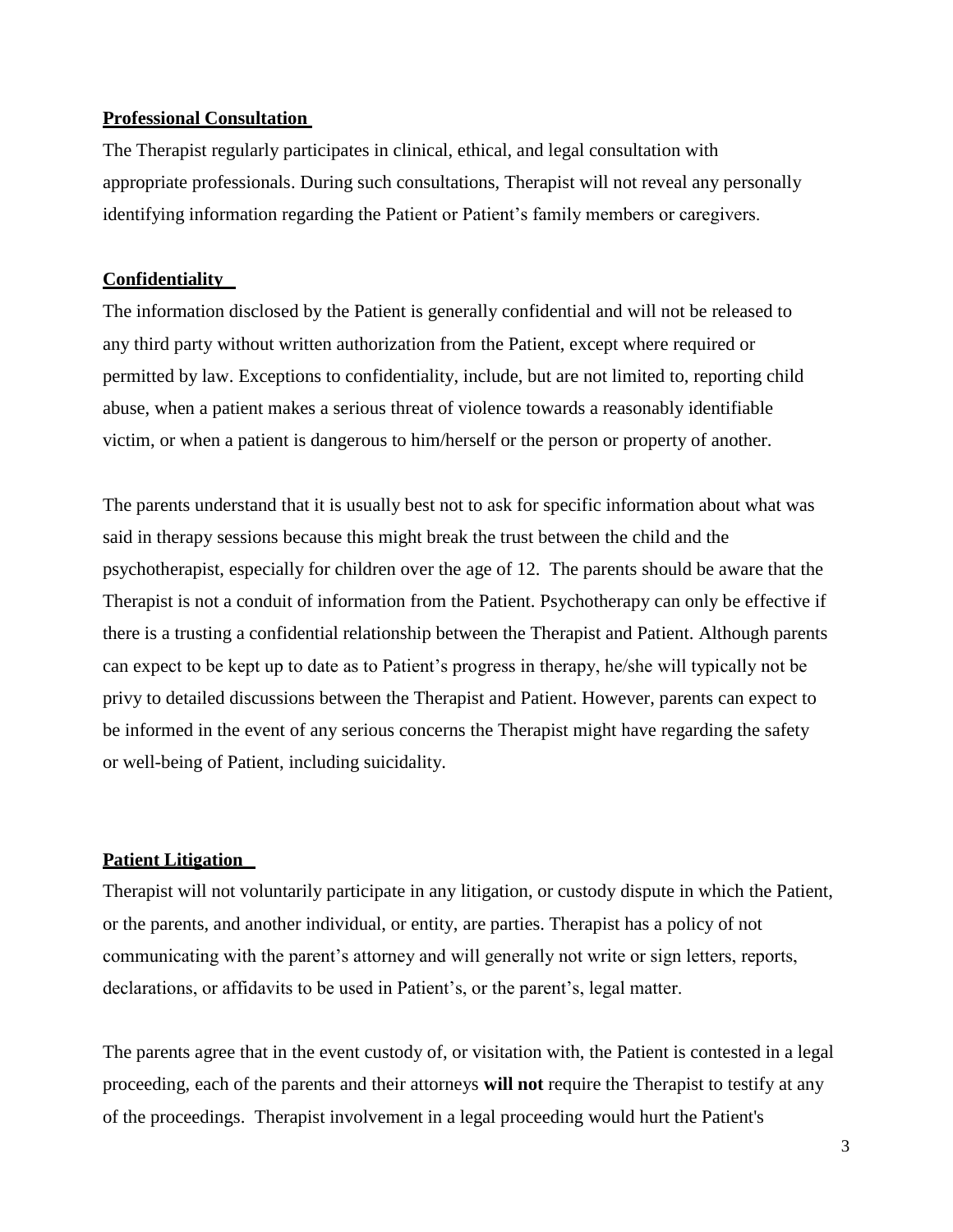treatment, because the Therapist's role is a therapeutic and not evaluative one, and because other forensic professionals would be better able and more appropriate to conduct any necessary evaluation. Because of these limitations, the Therapist also will not be able to give any opinion regarding custody, visitation or any other legal issue.

Therapist will generally not provide records or testimony unless compelled to do so. Should Therapist be subpoenaed, or ordered by a court of law, to appear as a witness in an action involving the Patient, the parents agree to reimburse the Therapist for any time spent for preparation, travel, or other time in which Therapist has made him/herself available for such an appearance at Therapist's usual and customary hourly rate.

#### **Psychotherapist-Patient Privilege**

The information disclosed by Patient, as well as any records created, is subject to the psychotherapist-patient privilege. The psychotherapist-patient privilege results from the special relationship between Therapist and Patient in the eyes of the law. It is akin to the attorney-client privilege or the doctor-patient privilege. Typically, the patient is the holder of the psychotherapistpatient privilege. If Therapist receives a subpoena for records, deposition testimony, or testimony in a court of law, Therapist will assert the psychotherapist-patient privilege on Patient's behalf until instructed, in writing, to do otherwise by a person with the authority to waive the privilege on Patient's behalf. When a patient is a minor child, the holder of the psychotherapist-patient privilege is either the minor, a court appointed guardian, or minor's counsel. Parents typically do not have the authority to waive the psychotherapist-patient privilege for their minor children, unless given such authority by a court of law. The parents are encouraged to discuss any concerns regarding the psychotherapist-patient privilege with his/her attorney.

Patient, or the parents, should be aware that he/she might be waiving the psychotherapist- patient privilege if he/she makes his/her mental or emotional state an issue in a legal proceeding. Patient, or the parents, should address any concerns he/she might have regarding the psychotherapistpatient privilege with his/her attorney.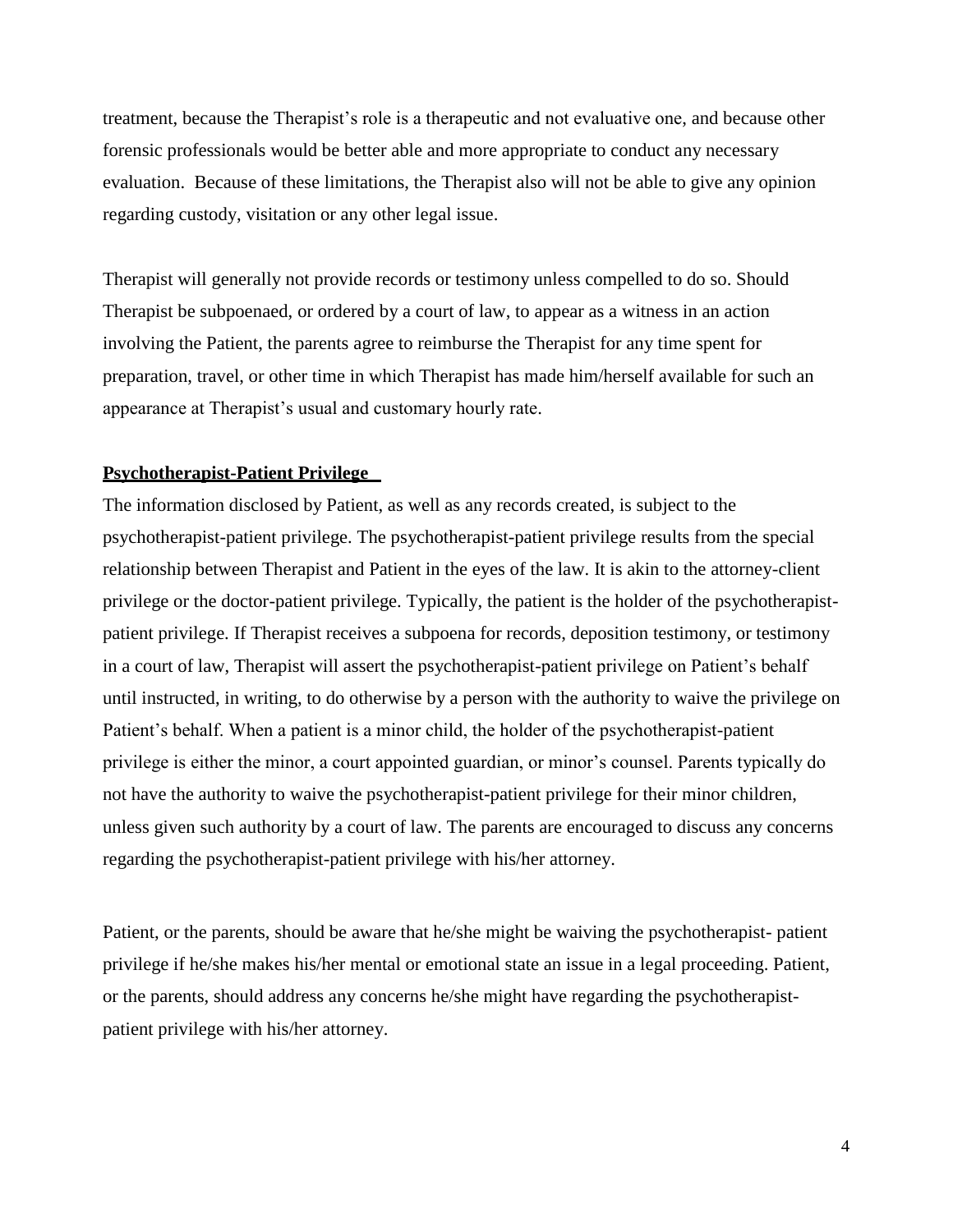## **Fee and Fee Arrangements**

The agreed upon fee between Therapist and the parents is \_\_\_\_\_\_\_\_\_\_\_\_. Therapist reserves the right to periodically adjust fee. The parents will be notified of any fee adjustment in advance.

From time-to-time, the Therapist may engage in telephone contact with Patient or the parents for purposes other than scheduling sessions. The parents are responsible for payment of the agreed upon fee (on a pro rata basis) for any telephone calls longer than ten minutes. In addition, from time-to-time, Therapist may engage in telephone contact with third parties at the request of Patient or the parents and with the advance written authorization of Patient or the parents. The parents are responsible for payment of the agreed upon fee (on a pro rata basis) for any telephone calls longer than ten minutes.

The parents are expected to pay for services at the time services are rendered. Therapist accepts cash, checks, and major credit cards, all payments are made payable to Rancho Cucamonga Therapist.

#### **Cancellation Policy**

The parents are responsible for payment of the agreed upon fee for any missed session(s). The parents are also responsible for payment of the agreed upon fee for any session(s) for which the parents failed to give Therapist at least 24 hours notice of cancellation. Cancellation notice should be left on Therapist's voice mail at 951-218-0951.

#### **Therapist Availability**

Therapist's office is equipped with a confidential voice mail system that allows Patient or the parents to leave a message at any time. Therapist will make every effort to return calls within 24 hours (or by the next business day), but cannot guarantee the calls will be returned immediately. Therapist is unable to provide 24-hour crisis service. In the event that Patient is feeling unsafe or requires immediate medical or psychiatric assistance, Patient or the parents should call 911, or go to the nearest emergency room.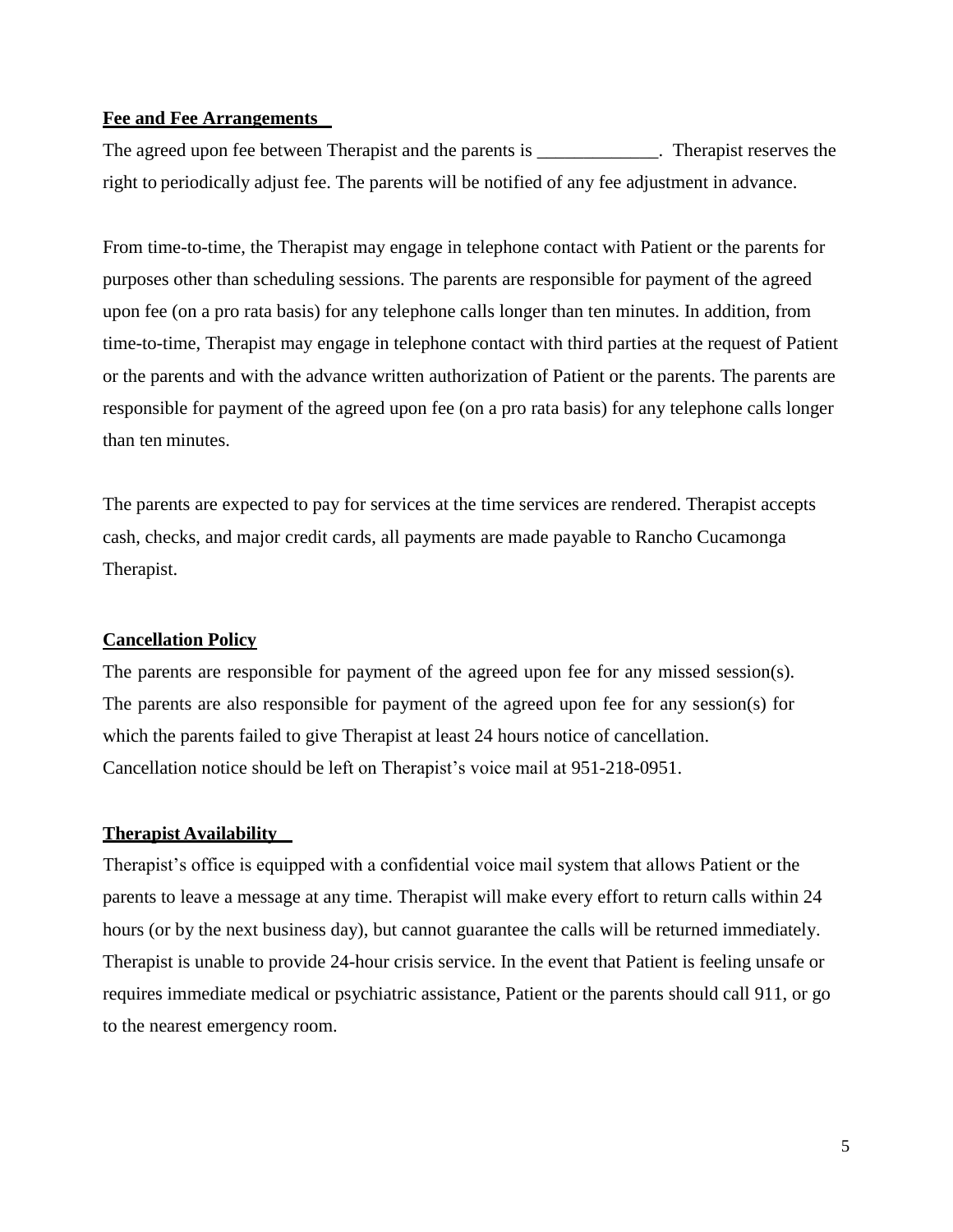## **Termination of Therapy**

Therapist reserves the right to terminate therapy at his/her discretion. Reasons for termination include, but are not limited to, untimely payment of fees, failure to comply with treatment recommendations, conflicts of interest, failure to participate in therapy, Patient needs are outside of Therapist's scope of competence or practice, or Patient is not making adequate progress in therapy. Patient or the parents have the right to terminate therapy at his/her discretion. Upon either party's decision to terminate therapy, Therapist will generally recommend that Patient participate in at least one, or possibly more, termination sessions. These sessions are intended to facilitate a positive termination experience and give both parties an opportunity to reflect on the work that has been done. Therapist will also attempt to ensure a smooth transition to another therapist by offering referrals to Patient or the parents.

# **Acknowledgement**

The Therapist has explained to the parents that Patient with two parents has the best chance to benefit from therapy if both parents are involved and cooperate with each other and the Therapist If both of a Patient's parents are consenting to therapy:

Each of us agrees that he or she will not end the Patient's therapy without the agreement of the other parent, and that if we disagree about the Patient's continuing in therapy, we will try to come to an agreement, by counseling if necessary, before ending the Patient's therapy.

We each agree to cooperate with the treatment plan of the Therapist for the Patient and understand that without cooperation, the Therapist may not be able to act in the Patient's best interests and may have to end therapy.